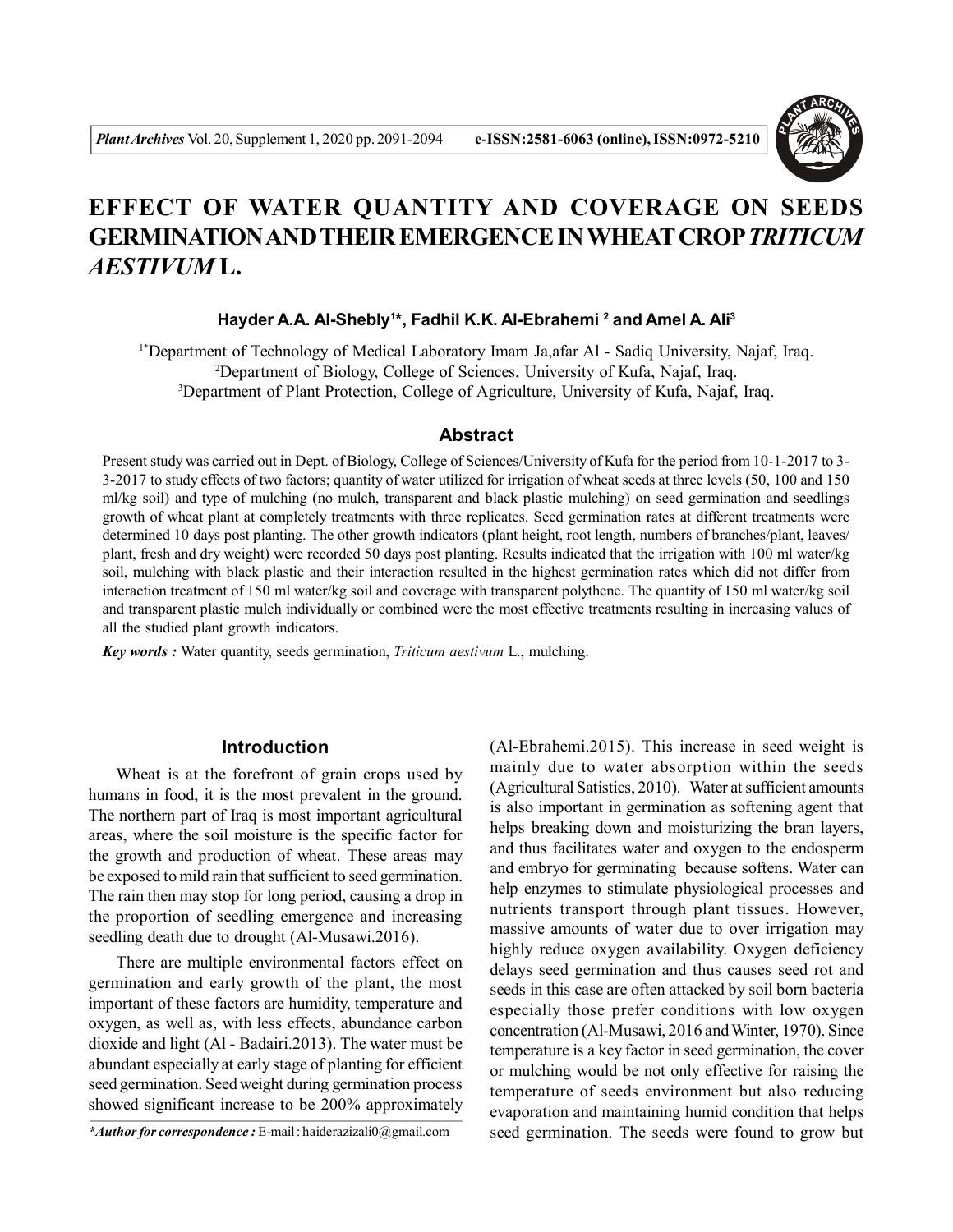could then fail due to insufficient soil moisture or low temperatures (Hamza, 2011; Powell, 2006). In order to determine the effect of the interaction between the amount of water given for seed germination and seedling emergence, and soil cover in the early stages of growth thus present study was conducted.

#### **Materials and Methods**

A two factor experiment based on randomized completely block design RCBD with three replicates was carried out to determine the effect of water quantity sufficient for seed germination of seedling emergence as well as type of plastic mulching (black or transparent) in the early growth of wheat plants. The IPA-95 (certified wheat variety) used in this study was provided by Najaf Agriculture Directorate. The soil used for germination was sandy soil brought from a field in desert region between provinces of Najaf and Kerbala. The soil was sifted and distributed into 2kg no-drain holes plastic pots (25cm dia. and 10cm depth). Each pot was sown with 100 (as uniform as possible) wheat seeds and irrigated according to treatments. Treatments were amount of water used for irrigation at three quantity levels (50, 100 and 150 ml/kg soil) and coverage (mulching) with either transparent or black polythene while uncovered pots served as control treatment. For all the treatments, pots were irrigated at the day of planting and for second time at 5 days post the planting. After 10 days of planting, plastic mulch was removed from the covered treatments and seed germination rates were recorded. Plants were thinned to be 60 plants/replicate. Irrigation continued according to the treatment quantity every 10 days interval. After each irrigation ten plants were removed from each replicate to be 20 plants at the end of the experiment (50 days post planting). The experiment was ended and plant growth indicators including plant height (cm), root length (cm), number of branches per replicate and leaf plant<sup>-1</sup>, leaf area (cm<sup>2</sup>) and fresh and dry weigh (g) were recorded. All the recorded data were subjected to analysis of variance ANOVA. Means were compared among treatments and Duncan's multiple range tests were performed where appropriate at 0.05% probability (Al-Rawi, 2000).

## **Results and Discussion**

The results showed that the treatment of transparent or black plastic mulch for ten days produced the highest percentage seedlings emerged (germination rates). Irrigation with 100 ml water/kg soil resulted in the highest values of growth parameters compared to 50 or 150 ml/ kg of soil (Table 1). Interaction of the two former treatments exceled all the other individual or combined treatments in germination rate while interaction of no mulch and 50 ml/kg soil irrigation water recorded the lowest rate of seed germination (Table1). Interaction between the two factors indicated that transparent plastic mulch with irrigation quantity of 100 or 150 ml/kg soil resulted in the highest values of plant height (Table 1) and root length table 2 especially at the highest rate of irrigation compared to the shortest plants and root systems resulted from no mulch treatment at irrigation level of 50 ml/kg soil. The same interaction treatment of 150 ml/kg soil and transparent mulch also resulted in significantly higher values in number of leaves (4.30 leaf.plant<sup>-1</sup>) (Table 2) and branches (0.570 branches.plant-1) per plant, largest leaf area (6.30 cm<sup>2</sup>) (Table 3) and heaviest plant fresh and dry weights (410 g and 62 g) compared to significantly the lowest values which were always resulted from the interaction treatment of no mulch and 50 ml/kg soil irrigation water.

The decrease in germination and eruption in treatments with higher amounts of water, especially under cover, is due to lack of oxygen. The accumulation of water in the space between the endosperm and the bran after irrigation affects physiological processes during early stages of growth. Increasing the humidity level for a short period followed by a relatively quick dry period leads to damage the seed embryo and consequently low germination rate. Because the process of impregnation is rapid as well as the permeability of water through the membranes leads to faster enzymatic activities leading to the rupture of the seed casing death before germination.

The results showed that coverage (mulching) during the early period of planting also led to increase in plant vegetative and root growth indicators. Covering the soil with black or transparent plastic resulted in relatively high temperature in the environment under the cover, preserving moisture for a longer period and acting as antagonistic environment to weed seeds (Al-Shebly, 2017; Hamza, 2011; Wien, 1997 and Winter 1970). For this reason, plants of seeds grew under the mulch were significantly faster growing and had higher growth indicators. It was shown that such processes help to change the root growth environment and increase soil temperature from 1 to 10 C°, this change helps to increase the growth of roots and increase their ability to absorb water and nutrients, which in turn reflected on growth indicators in general (Al-Ebrahemi, 2014).

As for water quantity effect, increase in water and moisture level increases plant cell activities including cell swelling, enlargement and division. This will definitely increase all the studied plant growth parameters including plant height, root length, numbers of branches/plant,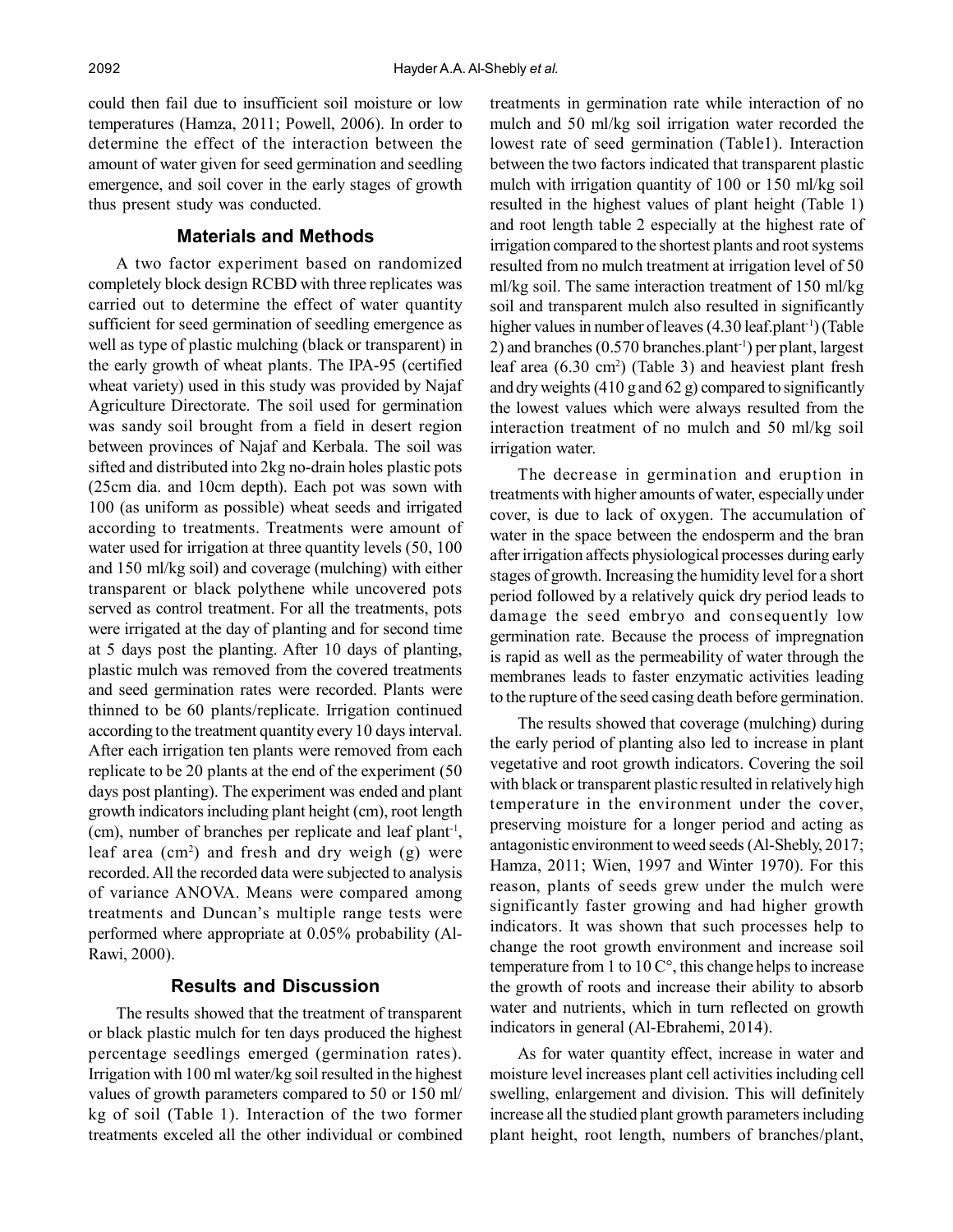| Seed germination % |          |                         |                    |  | Plant height (cm)  |                    |          |                     |                    |                   |
|--------------------|----------|-------------------------|--------------------|--|--------------------|--------------------|----------|---------------------|--------------------|-------------------|
| <b>Quantity of</b> |          | %Without   %Transparent | %Black             |  | Average            | <b>Quantity of</b> | %Without | <b>%Transparent</b> | %Black             | Average           |
| water(ml/kg)       | coverage | coverage                | coverage           |  |                    | water(ml/kg)       | coverage | coverage            | coverage           |                   |
| 50                 | 53.00e   | 71.00 <sub>d</sub>      | 76.00 <sub>b</sub> |  | 66.67 <sub>b</sub> | 50                 | 5.72f    | 12.80 <sub>b</sub>  | 11.80c             | 10.11c            |
| 100                | 74.00 c  | 84.00 a                 | 83.00a             |  | 80.33a             | 100                | 9.16e    | 13.50 <sub>b</sub>  | 12.76 <sub>b</sub> | 1.81 <sub>b</sub> |
| 150                | 76.00 b  | 77.00 b                 | 76.00 <sub>b</sub> |  | 76.33c             | 150                | 9.56d    | 13.96 a             | 12.83 <sub>b</sub> | 12.12 a           |
| Average            | 67.67 c  | 77.33 b                 | 78.33 a            |  |                    | Average            | 8.15 c   | 13.42 a             | 12.46 <sub>b</sub> |                   |

**Table 1:** Effect of coverage type and water quantity on seed germination rate and plant height of wheat plant *Triticum aestivum.*

Values are means of three replicates. Means that have same letter(s) within column are not significantly different according Duncan's multiple range tests (*P<*0.05).

**Table 2:** Effect of coverage type and water quantity on root length and number of leaves per plant of wheat *Triticum aestivum.*

| Root Length (cm)   |          |                         |                    |  |                    | No. of leaf plant <sup>1</sup> |                   |              |                   |                   |  |
|--------------------|----------|-------------------------|--------------------|--|--------------------|--------------------------------|-------------------|--------------|-------------------|-------------------|--|
| <b>Quantity of</b> |          | %Without   %Transparent | %Black             |  | Average            | Quantity of                    | %Without          | %Transparent | %Black            | Average           |  |
| water(ml/kg)       | coverage | coverage                | coverage           |  |                    | water(ml/kg)                   | coverage          | coverage     | coverage          |                   |  |
| 50                 | 9.33i    | 17.20 c                 | 15.16 f            |  | 13.90c             | 50                             | $2.60$ de         | 3.40e        | 2.70d             | 2.90 <sub>b</sub> |  |
| 100                | 12.20 h  | 17.40 c                 | 15.10 f            |  | 14.90 <sub>b</sub> | 100                            | 2.80d             | 4.00a        | 3.00 <sub>b</sub> | 3.27a             |  |
| 150                | 11.90 h  | 21.70a                  | 19.26 <sub>b</sub> |  | 17.62a             | 150                            | 2.90c             | 4.30a        | 2.70d             | 3.30a             |  |
| Average            | 11.14 c  | 18.77 a                 | 16.51 b            |  |                    | Average                        | 2.77 <sub>b</sub> | 3.90a        | 2.80 <sub>b</sub> |                   |  |

Values are means of three replicates. Means that have same letter(s) within column are not significantly different according Duncan's multiple range tests (*P<*0.05).

**Table 3:** Effect of coverage type and water quantity on number of branches per plant and leaf area of wheat *Triticum aestivum.*

|              | Leaf area $(cm2)$  |                        |                    |                                     |          |                   |                                              |                   |                       |
|--------------|--------------------|------------------------|--------------------|-------------------------------------|----------|-------------------|----------------------------------------------|-------------------|-----------------------|
| Quantity of  |                    | %Without  %Transparent | %Black             | $%$ Mean of                         |          |                   | Quantity of  %Without  %Transparent   %Black |                   | % Mean of             |
| water(ml/kg) | coverage           | coverage               | coverage           | water amount water(ml/kg)  coverage |          |                   | coverage                                     |                   | coverage water amount |
| 50           | 0.170f             | 0.370c                 | 0.270e             | 0.270c                              | 50       | .50 i             | 5.10 d                                       | 4.30f             | 3.63 <sub>b</sub>     |
| 100          | 0.370c             | 0.570a                 | 0.370c             | 0.437 <sub>b</sub>                  | 100      | 2.90 <sub>h</sub> | 6.40a                                        | 5.30c             | 4.87a                 |
| 150          | 0.470 <sub>b</sub> | 0.570a                 | 0.370c             | 0.470a                              | 150      | 3.70i             | 6.30 <sub>b</sub>                            | 4.90e             | 4.97a                 |
| Mean of      | 0.337 <sub>b</sub> | 0.503a                 | 0.337 <sub>b</sub> |                                     | Mean of  | 2.70c             | 5.93 a                                       | 4.83 <sub>b</sub> |                       |
| coverage     |                    |                        |                    |                                     | coverage |                   |                                              |                   |                       |

Values are means of three replicates. Means that have same letter(s) within column are not significantly different according Duncan's multiple range tests (*P<*0.05).

**Table 4:** Effect of coverage type and water quantity on plant fresh and dry weight of wheat *Triticum aestivum.*

|                    | Dry weight $(q)$ |                        |                     |                                     |          |         |                                     |            |                       |
|--------------------|------------------|------------------------|---------------------|-------------------------------------|----------|---------|-------------------------------------|------------|-----------------------|
| <b>Quantity of</b> |                  | %Without  %Transparent | %Black              | % Mean of                           |          |         | Quantity of  %Without  %Transparent | %Black     | % Mean of             |
| water(ml/kg)       | coverage         | coverage               | coverage            | water amount water(ml/kg)  coverage |          |         | coverage                            |            | coverage water amount |
| 50                 | 233.00e          | 299.00 <sub>b</sub>    | 296.00 <sub>b</sub> | 276.00c                             | 50       | 39.00 i | 52.00 de                            | $48.00$ fg | 46.33c                |
| 100                | 255.00c          | 407.00a                | 313.00 b            | 325.00 <sub>b</sub>                 | 100      | 41.00h  | 53.00 cd                            | 55.00 b    | 49.67b                |
| 150                | 260.00c          | 410.00a                | 395.00a             | 355.00a                             | 150      | 49.00 f | 62.00a                              | 54.00 bc   | 55.00 a               |
| Mean of            | 249.33c          | 372.00a                | 334.67 b            |                                     | Mean of  | 43.00c  | 55.67 a                             | 52.33 b    |                       |
| coverage           |                  |                        |                     |                                     | coverage |         |                                     |            |                       |

Values are means of three replicates. Means that have same letter(s) within column are not significantly different according Duncan's multiple range tests (*P<*0.05).

leaves/plant, fresh and dry weight (ALobaidy, 2016). While, low water availability decreases ability of plant enzymes in proteins synthesis leading to plants with low content of total protein which explain the low fresh and dry plant weights.

Similarly, other researches (Al-shebly, 2017, Fuller, 1977, and Al - Badairi, 2013) revealed that water content for soil (soil humidity) affected on some physiological processes of crop plants, they found that plant height, leaf area, provided of nutrients, protein synthesis, chlorophyll percentage and carbohydrates were negatively affected in soil with low content of water. Therefore present study showed that coverage of seeds with clear plastic and irrigated with water at amount of 100-150 ml/kg soil helped to raise the percentage of seedling emerged and increased vegetative and root growth of wheat plants 50 days post planting.